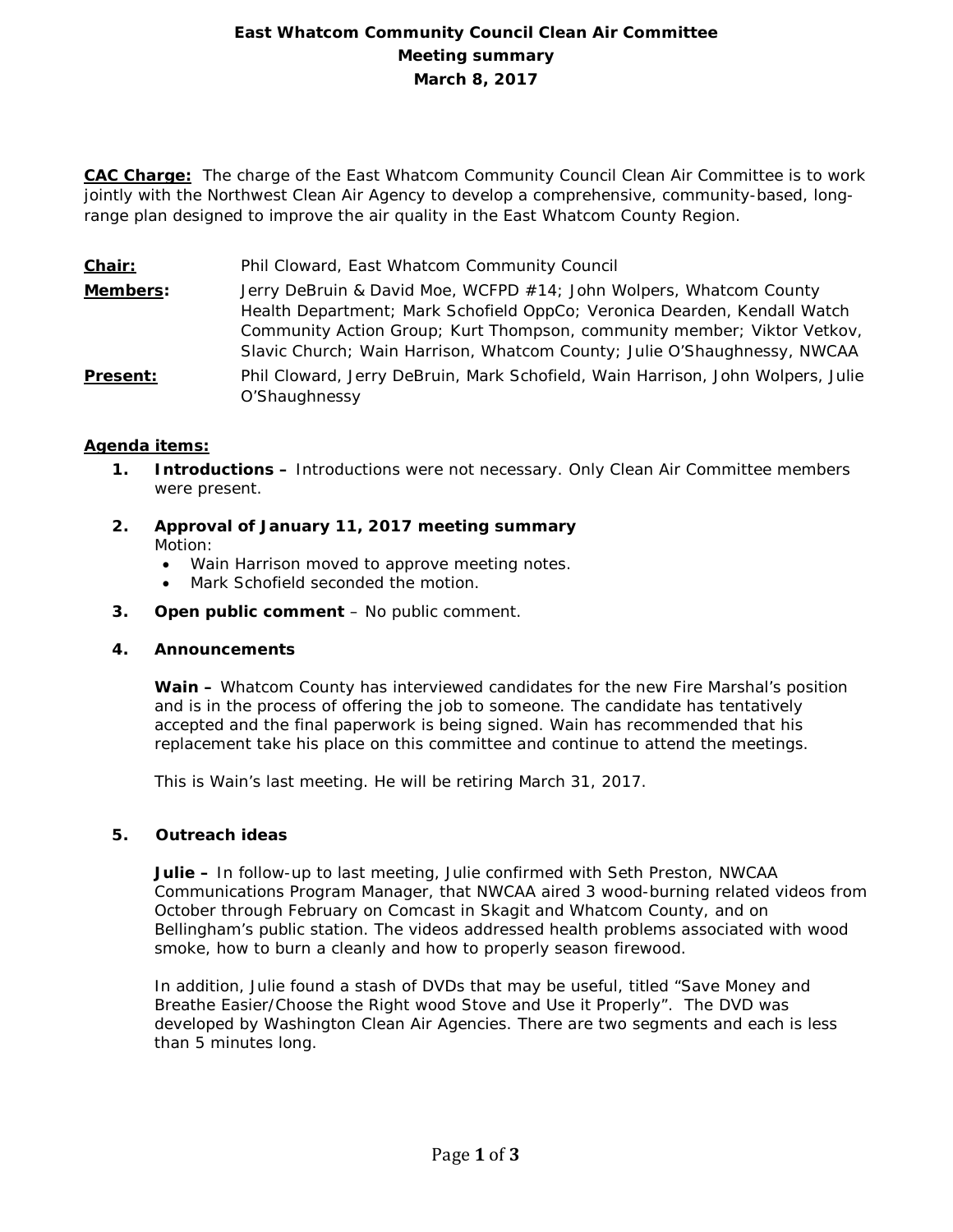**Jerry –** Perhaps it would be useful to produce our own video to address these issues and have community members such as Phil in the production. Asked committee members if they viewed any of the videos on NWCAA's website.

**Phil –** The most impressive PSA he's watched was produced by the state of Alaska. It covered how to select a wood stove, what lengths to cut your wood, chimney care and creating proper draw and ventilation.

**All –** The committee watched the DVD and agreed that it effectively covered most aspects of wood burning and would be an effective communication tool. The topics considered important to the committee, but not addressed in the video are how to start a fire with pressed wood and firebrick maintenance and replacement.

Julie will coordinate with NWCAA administrative staff to include the DVD with any wood stove correspond or info we send. Or, if people prefer, direct them to Northwest Clean Air Agency on YouTube for viewing.

**Jerry –** Suggested sending the DVD to residents who received opacity warnings this winter right before next wood-heating season as a helpful reminder.

**Phil –** Suggested specific language for the letter to accompany the DVD that has a friendly and helpful tone.

**Mark –** Agreed that it makes sense to send a letter and the DVD at the beginning of next heating season. However, there may be an advantage of sending something out sooner to promote early firewood gathering or purchasing to ensure proper seasoning. At several recent home visits, not in Columbia Valley, residents had run out of wood and were resorting to burning any wood they would acquire. This included treated, wet and rotten wood. Many people may be in the same position, experiencing a depleted supply of firewood due to the extremely cold winter.

Provided an informational sheet developed by Opportunity Council staff outlining the benefits of pressed logs, best practices for starting a pressed-log fire, good fire starters, where to buy them and a diagram with lighting instructions. This may be helpful when reaching out to CV residents.

### **6. Biomass committee update**

**Phil –** A sub-committee of the Washington Woodland Coop and Biomass Committee of the East Whatcom Community Council is arranging a meeting with the Port of Bellingham and the property owner of the light industrial (LI) area to discuss development of the LI parcel and how each entity may be involved. A pellet mill and log-storage area are two possibilities. Phil has researched soils, water and power availability for the LI parcel.

Phil said it would be beneficial if the Opportunity Council Energy Assistance Program was expanded to included pellets.

**Mark –** Pellets may be easier than cord wood to integrate into the program, although there is support for both.

**Phil –** Said that he is still pursuing the cord-wood concept and that Woodland Coop is working on a grant for a wood storage project.

### **7. Residential wood sheds; construction & delivery update**

**Phil –** Snow and ice continue to create unsafe conditions and prevent shed deliveries. Phil will coordinate delivery when roadways are safe.